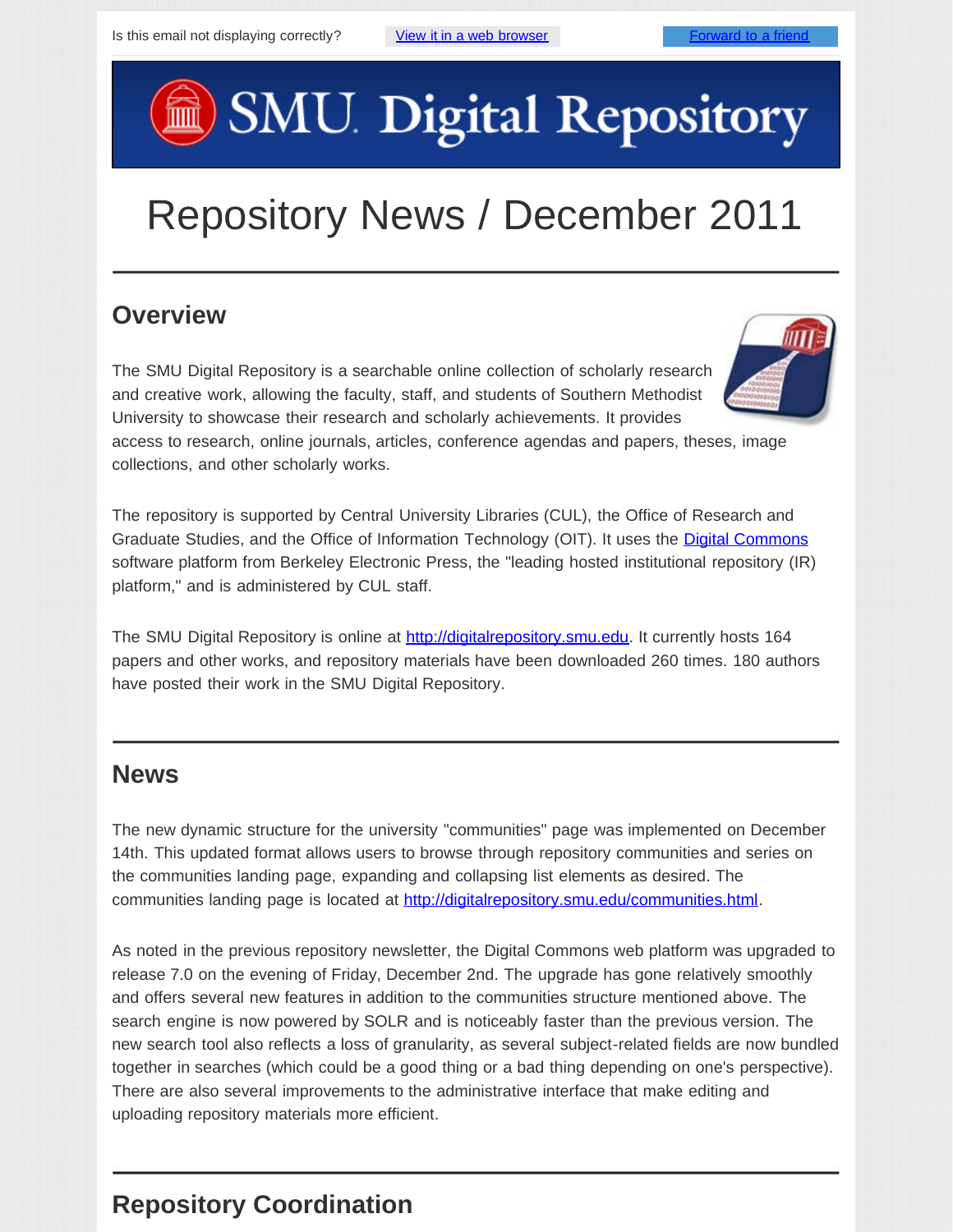15 items were posted to the SMU Digital Repository in December: 12 volumes of the *SMU Research* magazine, the repository Content Release Form, and previous repository email newsletters. In addition to these items, video files were added to existing metadata records for seven items from the Global Summit on Ending Corporal Punishment and Promoting Positive Discipline Conference.

The digital repository coordinator has begun developing an external framework to add cross-series, repository-wide batch creation and batch editing capabilities to the Digital Commons system (scripting with .NET). Under the current model, all administration must be done individually for each series. Scripts have been completed which update all (or any number of) series and communities and which perform a hard check for new submissions across the repository.

Batch processes have also been developed to automatically extract administrative metadata from repository files (for example, archival file checksums and MS Word or PDF file page counts).

#### **Usage Summary**

Repository records were accessed 247 times in December and full text documents were downloaded 151 times. 50 unique items were accessed in this timeframe.

The site received 146 unique visitors in December (almost exactly half of these were new visitors). The majority of traffic this month continued to be direct traffic, reflecting the site's relative newness, although search and referrals are increasingly relevant. Popular search traffic keywords were "office of the president", "digital repository", and "joshua lupkin". Most traffic was from the U.S., though there were also a number of visitors from Canada, France, and India.



Top referring sites are the Digital Commons site ([http://digitalcommons.bepress.com\)](http://digitalcommons.bepress.com/), the Open Access Map site ([http://www.openaccessmap.org\)](http://www.openaccessmap.org/), and the SMU Website (*Annotations* and the Office of the Provost's Big iDeas pages).

The following table depicts December usage as reported by Google Analytics:

| 247 Visits                  |  |
|-----------------------------|--|
| 146 Unique Visitors         |  |
| $\parallel$ 1,419 Pageviews |  |
| 5.74 Pages/Visit            |  |
| 00:05:47 Avg. Time on Site  |  |
|                             |  |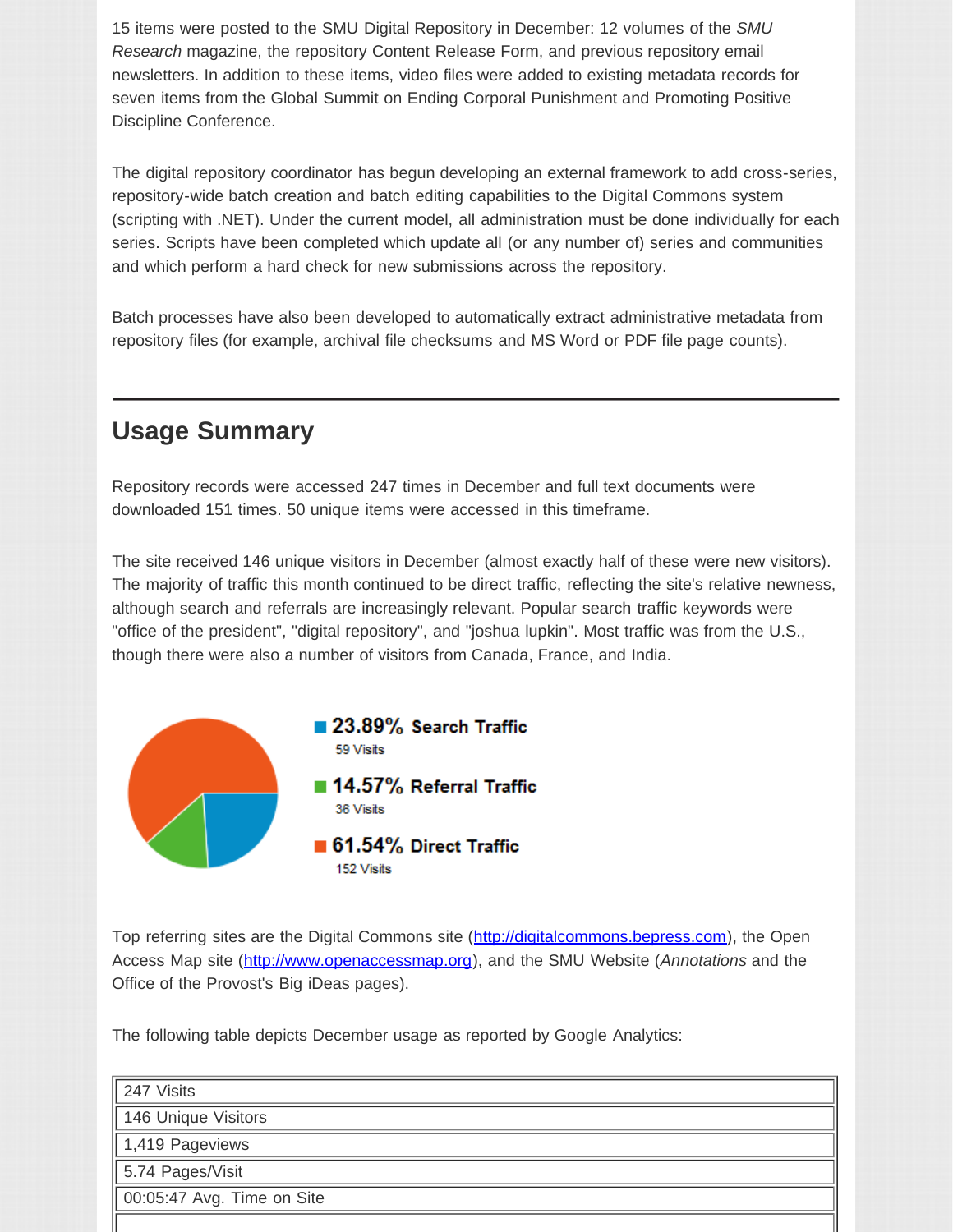| 28.34% Bounce Rate  |  |
|---------------------|--|
| 50.20% % New Visits |  |

The following table lists the top ten downloads at the end of December:

| "Boxed In": Big iDeas Project: A Project Proposal      |  |
|--------------------------------------------------------|--|
| <b>SMU Digital Repository Policy</b>                   |  |
| <b>Content Release Form for SMU Digital Repository</b> |  |
| <b>SMU Research, Volume 15</b>                         |  |
| The Purposes and Ideals of a University                |  |
| <b>SMU Digital Repository November 2011 Newsletter</b> |  |
| <b>SMU Research, Volume 13</b>                         |  |
| <b>Power of a Nation</b>                               |  |
| <b>SMU Research, Volume 16</b>                         |  |
| <b>SMU Research, Volume 3</b>                          |  |
|                                                        |  |

#### **Recent Research and News: Institutional Repositories**

Oguz, F., & Davis, D. (2011). Developing an institutional repository at a medium-sized university: Getting started and going forward. *Georgia Library Quarterly, 48*(4), 13-16.

Abstract: "Valdosta State University (VSU) has worked for two years to implement an institutional repository (IR), Vtext, to centralize, present, and preserve the intellectual output of our scholars and students in ways not currently supported by traditional library and publication models. To investigate VSU faculty members' scholarly communication behavior and attitudes toward institutional repositories, a survey questionnaire was distributed. It showed a rich vein of unpublished scholarly materials that needs to be preserved and disseminated via the IR and revealed faculty members' willingness to participate in the initiative."

Samuels, R. G., & Griffy, H. (2012). Evaluating Open Source Software for use in library initiatives: A case study involving electronic publishing. *portal: Libraries and the Academy, 12*(1), 41-62.

Abstract: "This article discusses best practices for evaluating open source software for use in library projects, based on the authors' experience evaluating electronic publishing solutions. First, it presents a brief review of the literature, emphasizing the need to evaluate open source solutions carefully in order to minimize Total Cost of Ownership. Next, it describes the process used to conduct a comparative evaluation between two open source electronic publishing systems, highlighting aspects of the methodology not described elsewhere. Finally, it concludes with a discussion of reporting the results of an evaluation to decision-makers."

Wacha, M., & Wisner, M. (2011). Measuring value in Open Access repositories. *Serials Librarian, 61*(3/4), 377-388. doi:10.1080/0361526X.2011.580423

*Abstract:* "Open access institutional repositories were created to promote access to information, encourage scholarly communication, and demonstrate institutional prestige. While these repositories have been widely adopted, the quality of their contents often fails to represent their institution's scholarly output. Moreover, current research uses measurements of quantity, not quality, to assess their value. In response, this article opens new areas of scholarly inquiry by